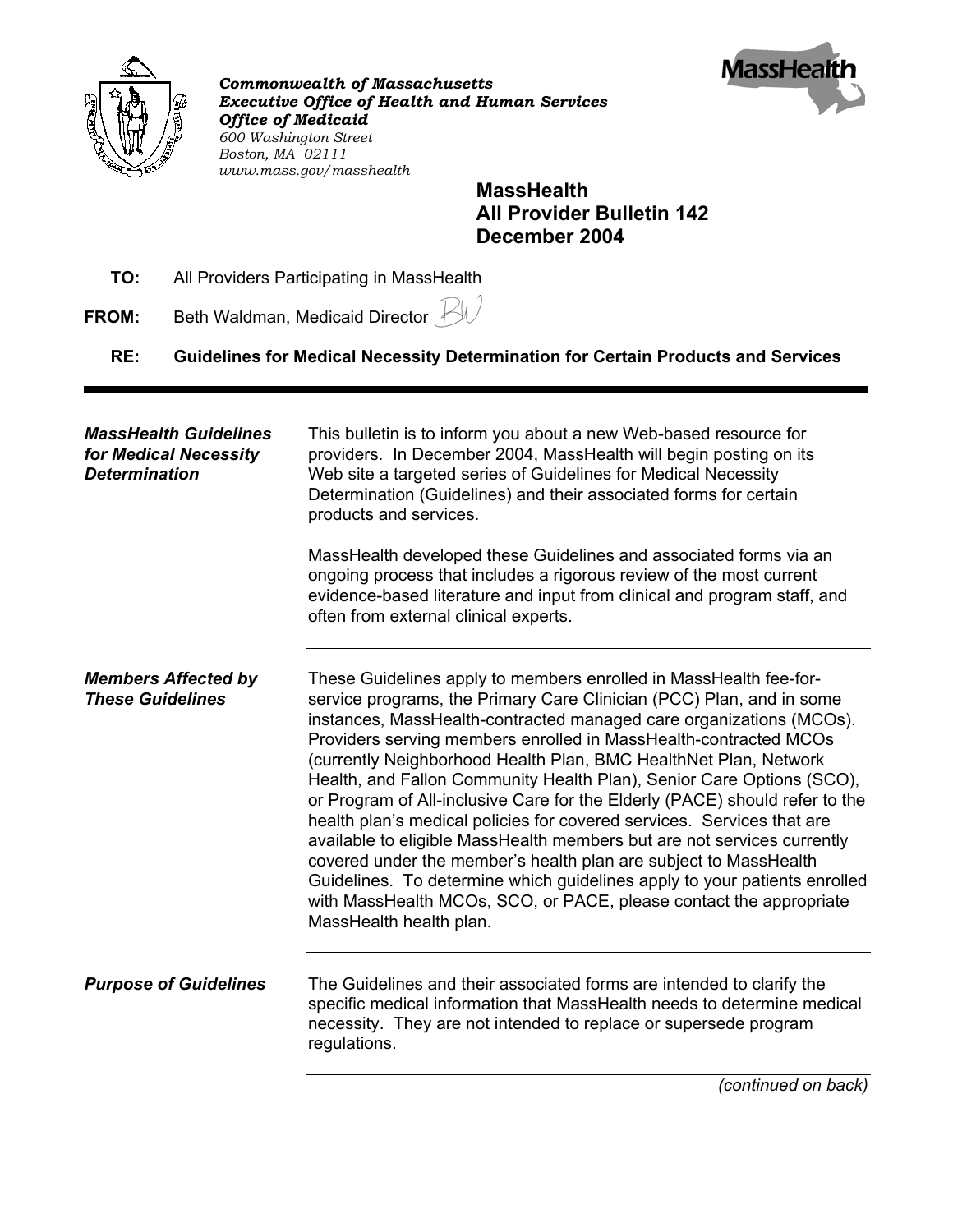**MassHealth All Provider Bulletin 142 December 2004 Page 2**

| <b>First Guidelines Being</b><br><b>Issued</b>            | Guidelines for the following durable medical equipment products will be<br>posted on the MassHealth Web site in December 2004:<br>absorbent products;<br>enteral nutritional products; and<br>support surfaces.<br>To view these Guidelines on the MassHealth Web site, go to<br>www.mass.gov/masshealth/guidelines.                                                                                                                                                                                                                                           |
|-----------------------------------------------------------|----------------------------------------------------------------------------------------------------------------------------------------------------------------------------------------------------------------------------------------------------------------------------------------------------------------------------------------------------------------------------------------------------------------------------------------------------------------------------------------------------------------------------------------------------------------|
| <b>Prior Authorization and</b><br><b>Associated Forms</b> | Each set of Guidelines has links to supporting information, such as<br>product-specific or service-specific Medical Necessity Review forms and<br>prior authorization forms located on the MassHealth Automated Prior<br>Authorization System (APAS) Web site. You can access these<br>documents using any Internet browser. You can also download and print<br>them.                                                                                                                                                                                          |
| <b>Prior Authorization</b><br><b>Forms</b>                | To obtain paper copies of these Guidelines and associated forms,<br>send a written request to the following address or fax number:<br><b>MassHealth Forms Distribution</b><br>P.O. Box 9101<br>Somerville, MA 02145<br>Fax: 703-917-4937<br>When requesting forms, providers must include their provider number,<br>street address (no post-office boxes), a contact name, the exact name of<br>the form, and the quantity desired. Please note that these prior-<br>authorization forms can also be found on the APAS Web site at<br>www.masshealth-apas.com. |
| <b>E-mail Alerts</b>                                      | Since evidence-based clinical standards and medical practices are<br>advancing at a rapid rate, MassHealth will update these Guidelines as<br>necessary. Providers should check the Web site frequently, or sign up for<br>e-mail alerts to receive notice of updates to the Guidelines and the<br>availability of related forms. To sign up for e-mail alerts, go to the<br>Guidelines for Medical Necessity Determination Web page, and click on<br>the link for e-mail alerts.                                                                              |

*(continued on next page)*